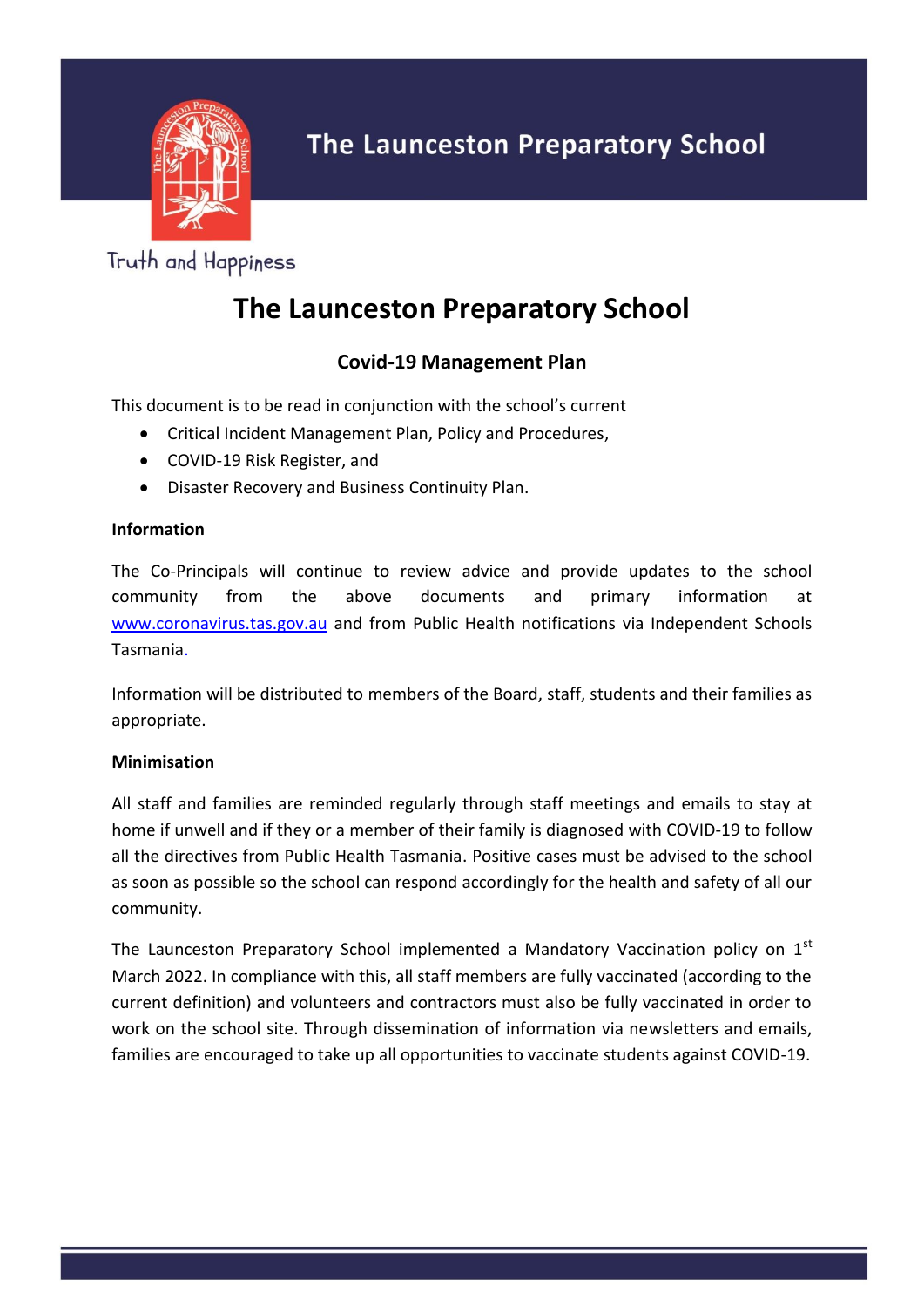Effective from midnight on Friday, 24<sup>th</sup> June 2022, the Director of Public Health Tasmania has removed the mandate for adults in primary schools to wear fitted face masks. However, The Launceston Preparatory School encourages students, staff members and visitors to wear face masks if they wish to take this measure to reduce their personal risk of catching or transmitting viral respiratory illnesses.

When assemblies are held outside and PA equipment is used, anyone using the microphone should use hand sanitiser before and afterwards; however, masks are not required to be worn when using the microphone.

Improving ventilation is an important COVID-19 prevention strategy that can reduce the number of virus particles in the air by bringing in as much outdoor air as possible.

- If it is safe to do so, windows and doors will be kept open and door jams used where possible. This helps foster air circulation, increase outdoor airflow, decrease the potential concentration of virus particles in the air and minimises the use of the door handles. In inclement weather, air purifiers will be used in each classroom and office.
- Where possible, classes and activities will be conducted outdoors.

In addition to the vaccination of staff and students and ventilation in learning spaces, staff and students will be encouraged and reminded to take precautionary personal hygiene measures:

- Washing hands thoroughly and regularly with soap and water, before they enter classrooms
- Avoiding touching faces
- Covering coughs and sneezes with a tissue or the inside of the elbow
- Putting tissues straight into the rubbish
- Using hand sanitizer often

There will be reminder posters throughout the school for these measures.

Hand sanitiser stations are installed close to all learning areas and office spaces, including but not limited to entry and exit points from buildings.

If cooking activities are conducted as part of students' learning, in addition to the above protocols, food preparation areas will be at a suitable height for young children to ensure distance between food and children's faces, cooking utensils and surfaces will be cleaned properly in a dishwasher or by an adult, and food will be served individually rather than from a shared plate.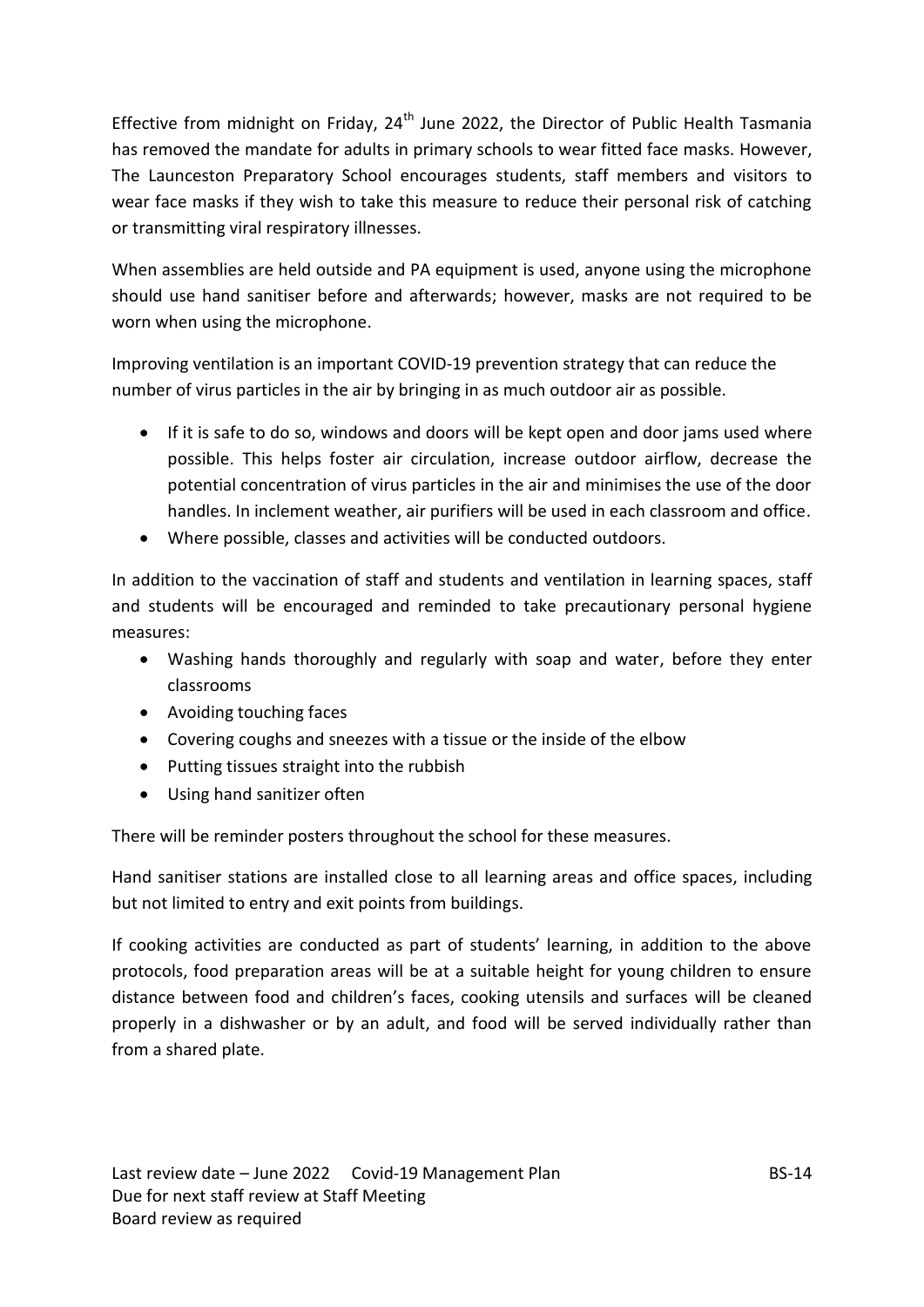The following extra cleaning measures are being implemented:

- Cleaning and disinfection of high-touch surfaces (including toilets, sinks, taps, dispensers, door handles, railings, desks, light switches, furniture) at the end of every day.
- Any equipment that requires the use of children's mouths (e.g. balloons and straws) will not be shared and where applicable, disposed of immediately. Students using musical instruments that require blowing will be positioned away from each other. Band instruments will not be shared.

The following measures will be implemented for school playground equipment:

- Continuing to ensure the appropriate personal hygiene practices are in place that involve washing and drying/sanitising hands before and after use of the equipment.
- Considering, where practical, physical distancing measures that can be applied when utilising the equipment.

The cleaning contractors have provided certification of appropriate training for personnel and cleaning procedures to be followed. Cleaning contractors must be fully vaccinated prior to entering the school premises.

The cleaning materials will be Therapeutic Goods Administration (TGA) approved and those recommended for use with COVID-19.

Children will be encouraged to use items in their pencil cases rather than school collections of pencils etc.

Staff members will be reminded of safety and hygiene protocols when administering first aid.

Social distancing measures are being implemented, including:

- Where practicable, encouraging students, staff and visitors to the school to maintain 1.5m from others and refrain from making contact, such as shaking hands;
- Encouraging parents and carers to telephone or email the school rather than entering the site in person;
- When parents and carers need to collect materials from the school during periods of off-site learning, these will be made available in areas that minimise entry to buildings and contact with others, to be collected at different times throughout the day to avoid congregation of people;
- Encouraging parents/carers to farewell their children at the gate or building entrances rather than in or near classrooms;
- Encouraging parents to stagger collection times between 3.00pm and 3.20pm and waiting at their cars for students rather than congregating at the school gate or layby areas;

Last review date – June 2022 Covid-19 Management Plan Due for next staff review at Staff Meeting Board review as required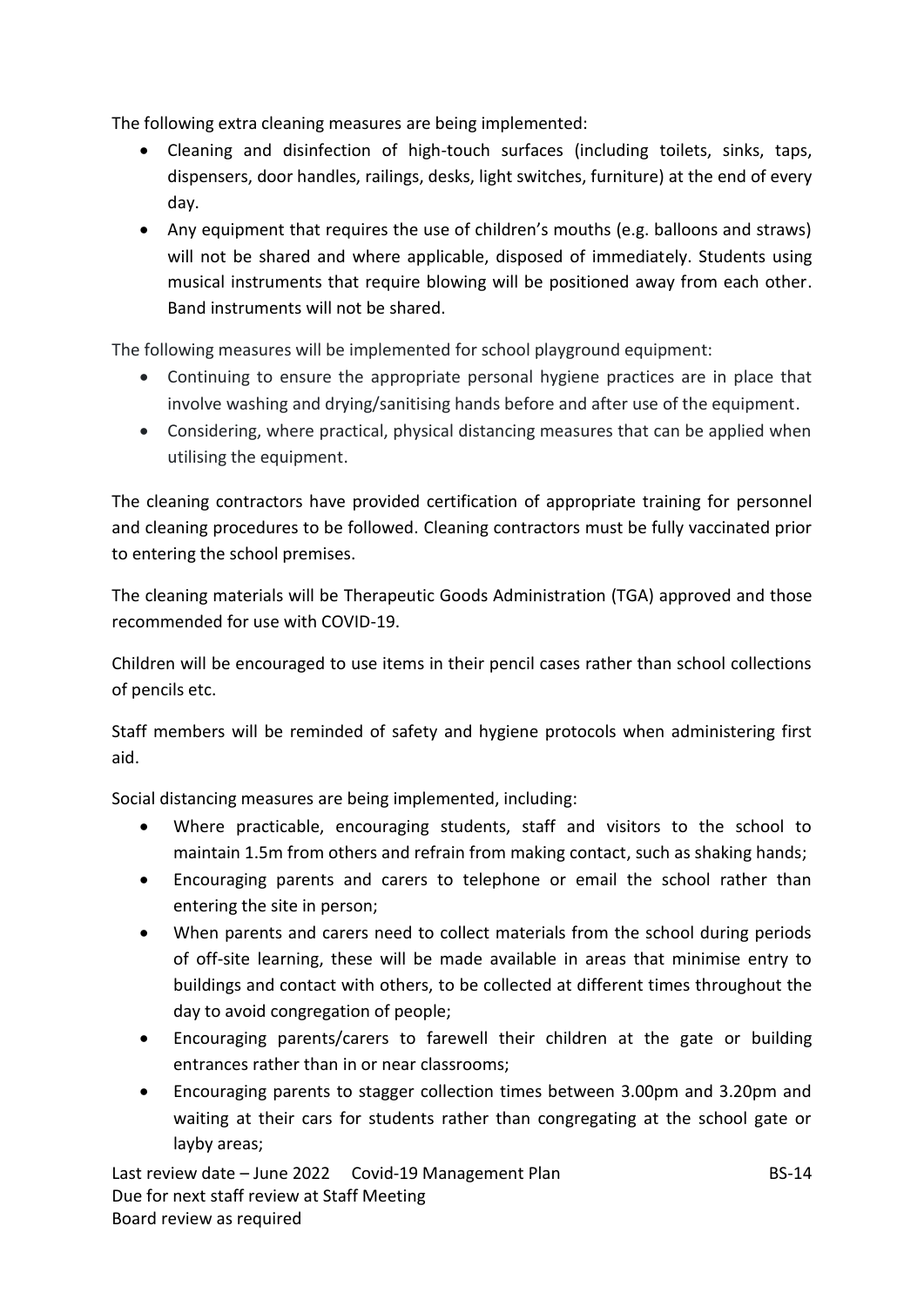- Separating the students to have lunch in three different areas of the school (the playground area behind *Ewanhurst*, the lunch steps and the chessboard and surrounding tree house area). The Early Learners and Kindergarten students will stay in their areas and eat outside if possible. Each duty teacher will be responsible for one of the areas. As the children move off to play, teachers will stay with their areas and keep an eye on the children playing from there;
- Separating students in their designated areas while eating at recess, which is staggered (P-Grade 3 from 10.30am to 11.00am, and Grades 4-6 from 11.00am to 11.30am);
- Avoiding congregation in large groups except once a week for each of assemblies, Resilience sessions and buddy-reading. These meetings and activities will be conducted outdoors or in the multi-purpose hall.
- Considering the educational and emotional value of excursions, and balancing this against the possible risks associated with the excursion;
- Encouraging staff to use the kitchen facilities across all buildings and take meal breaks outside if possible;
- Conducting staff and Board meetings upstairs in the multi-purpose hall where people can spread out.

## **Incident Management**

Rapid-antigen tests will be provided by the school to any staff member or student who becomes symptomatic. RATs are also available to school families upon request to the school office.

The school must be notified as soon as a student or staff member tests positive for COVID-19. All families will be reminded to monitor their children for symptoms and to keep students home if they are unwell and to follow Public Health procedures, namely:

- Any staff or children with symptoms stay home and get tested for COVID-19 via a RAT or a PCR test.
- If the initial test result is negative and symptoms continue, children and staff with ongoing symptoms are advised to seek a second test the following day. The second test can be done by PCR or RAT.
- If the second test remains negative, this is sufficient evidence to enable return to school, if they feel well.
- If it is less than 12 weeks since they had COVID-19, they should not get tested but should still stay at home if unwell, to slow the spread of other respiratory viruses.
- If symptoms change or increase in severity, or if the staff member or child is unwell, medical assessment is recommended.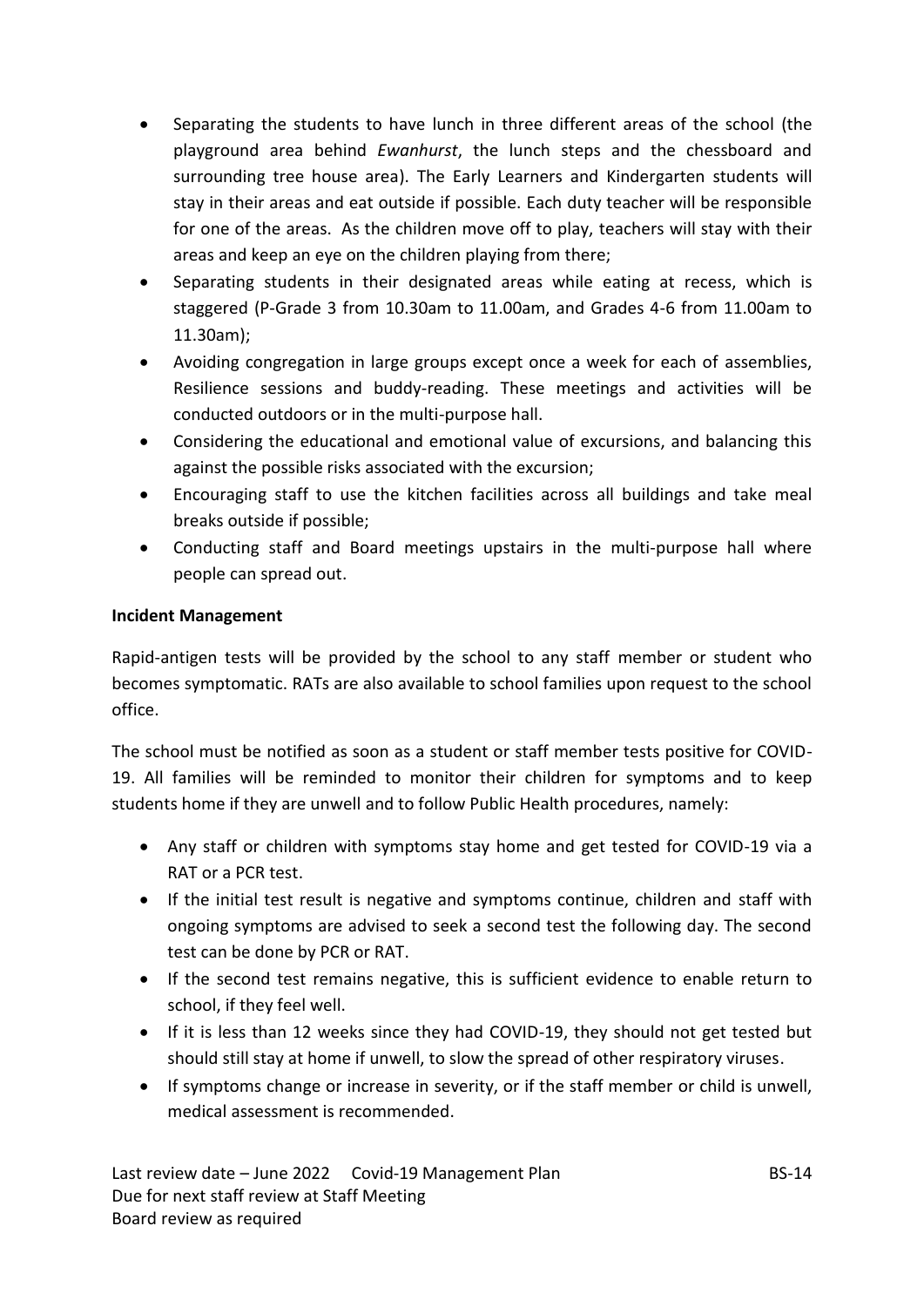If there is a positive case identified in Early Learning or Kindergarten, the Department of Education ECU will be notified by the school.

The school will keep track of positive cases within each home group and report numbers each Friday for forwarding to Michael Shorter at IST, who will then report independent school case numbers to Public Health authorities.

Teachers and aides will support the wellbeing of students as well as their physical safety through pastoral care measures such as the careful and age-appropriate relay of information and discussions to allay children's fears, as well as facilitating social intercourse through any period of learning off-site, and pastoral care of students upon their return to school.

The Co-Principals will support the wellbeing of staff members through pastoral care, regular debriefs, support for flexible work arrangements that do not compromise the viability of the school, access to the school's Employee Assistance Program, and dissemination of information on resources to support well-being.

## **Business continuity**

If the school is required to close, or the Board and Co-Principals decide it should close, every effort will be made to ensure a smooth transition. As much notice as possible will be provided to school families and staff members. The School Board will give due consideration to any changes in fee structure that are necessitated by prolonged school closure.

Every effort will be made to avoid stand-down procedures and consequent implications for staff. However, it should be recognised that the nature of the COVID-19 pandemic is rapidly changing and not always foreseeable, and the Board of the school will take all measures necessary to ensure the ongoing viability of the school.

## *Staff*

Reduction in staff (through testing positive to COVID-19 or needing to isolate) is a significant threat to the continued operation of the school.

As a last resort, where no-one else with the necessary skills is available to undertake a staff member's role and leaving the role unfilled will create a serious shortfall in the service delivery of the school, an application to the Government will be made by the school on each occasion it is necessary that a critical worker is required to be temporarily released from quarantine to continue working.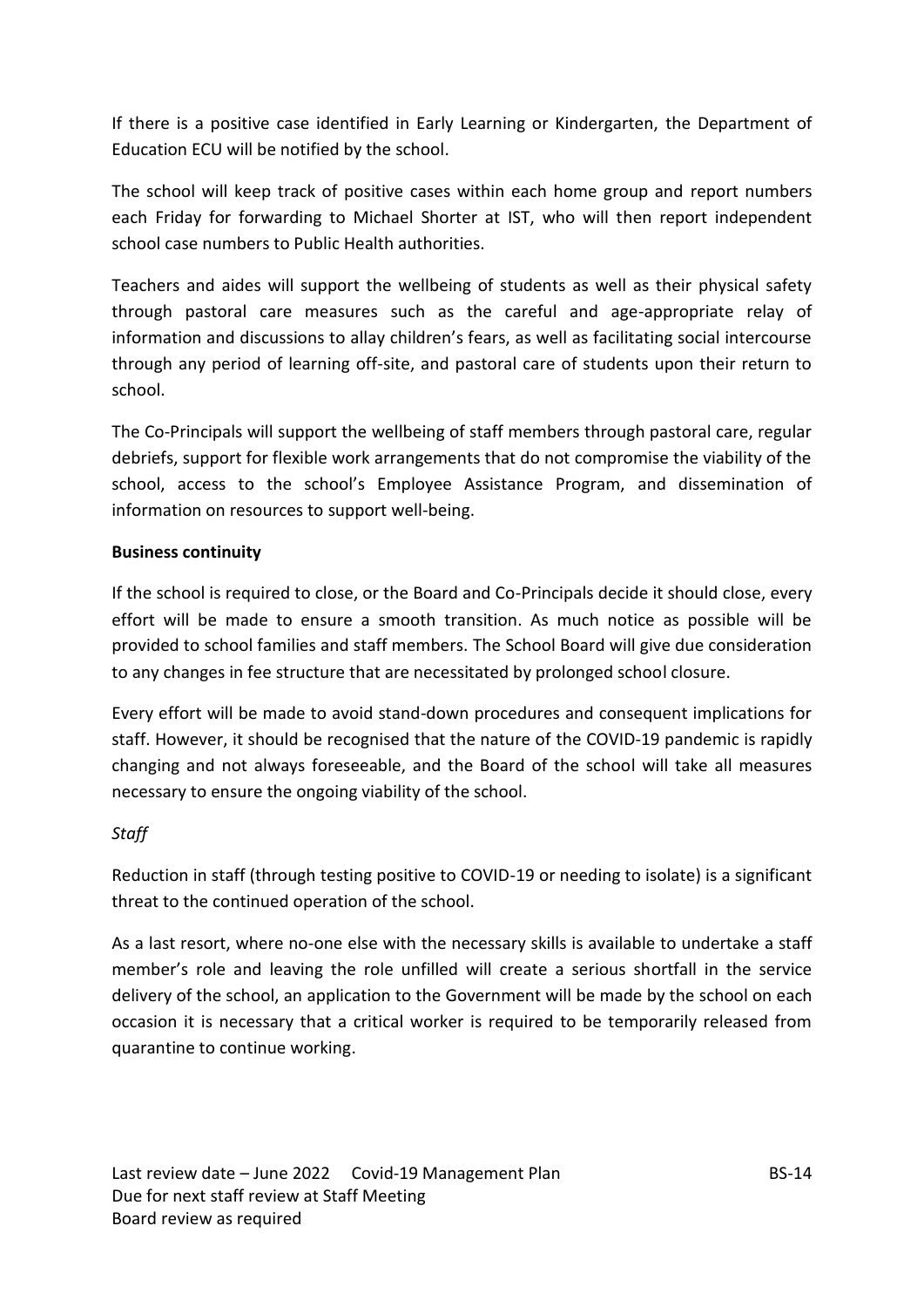The following measures will be implemented to alleviate teaching staff shortages:

- Develop a pool of fully vaccinated relief teachers and aides;
- Encourage part-time teachers and aides to take on relief work if required;
- Encourage flexibility among teachers in taking non-contact time;
- Using the Co-Principals for relief teaching work where possible; and
- Combining classes and employing part-time aides for support of large groups.

It may be necessary to employ temporary office staff through an employment recruitment agency.

If staff members have to stay at home through testing positive to COVID-19, needing to isolate, or having to care for someone in their household who has COVID-19, their Personal Leave will apply.

Any staff members who have underlying health conditions or who fall into categories of vulnerable people, will be encouraged to stay at home and personal leave entitlements will apply.

If staff members have to stay at home because of an enforced school closure, and they are well enough to work, they will be expected to help implement remote learning for students (*The LPS Learning Loop)*. They will continue to be paid and the time will not be deducted from their Personal Leave.

It may be possible for the school to close for students but remain open to employees. In this case, staff members will be encouraged to maintain minimisation strategies while they implement *The LPS Learning Loop*.

# *Students*

At a mid-January meeting of the National Cabinet, the Prime Minister advised that it is essential for schools to open, with education and childcare workers deemed as critical. National Cabinet also agreed that schools are essential and should be first to open and last to close wherever possible, with face-to-face learning prioritised.

Therefore, our main aim is to keep as many children at school as possible and if children are well, we want them to attend. If parents choose not to send their child to school, our teachers will assist them to work from home.

With this in mind, we will be encouraging children who are at home to attend home group ZOOM meetings between 8.15 and 8.45am each morning. Teachers will be providing a pack of literacy and numeracy-based tasks for the children to complete, and families will be encouraged to use the Department of Education's *Learning from Home* online resources (an extensive range of student tasks that are linked to the Australian Curriculum) available at

Last review date – June 2022 Covid-19 Management Plan BS-14 Due for next staff review at Staff Meeting Board review as required